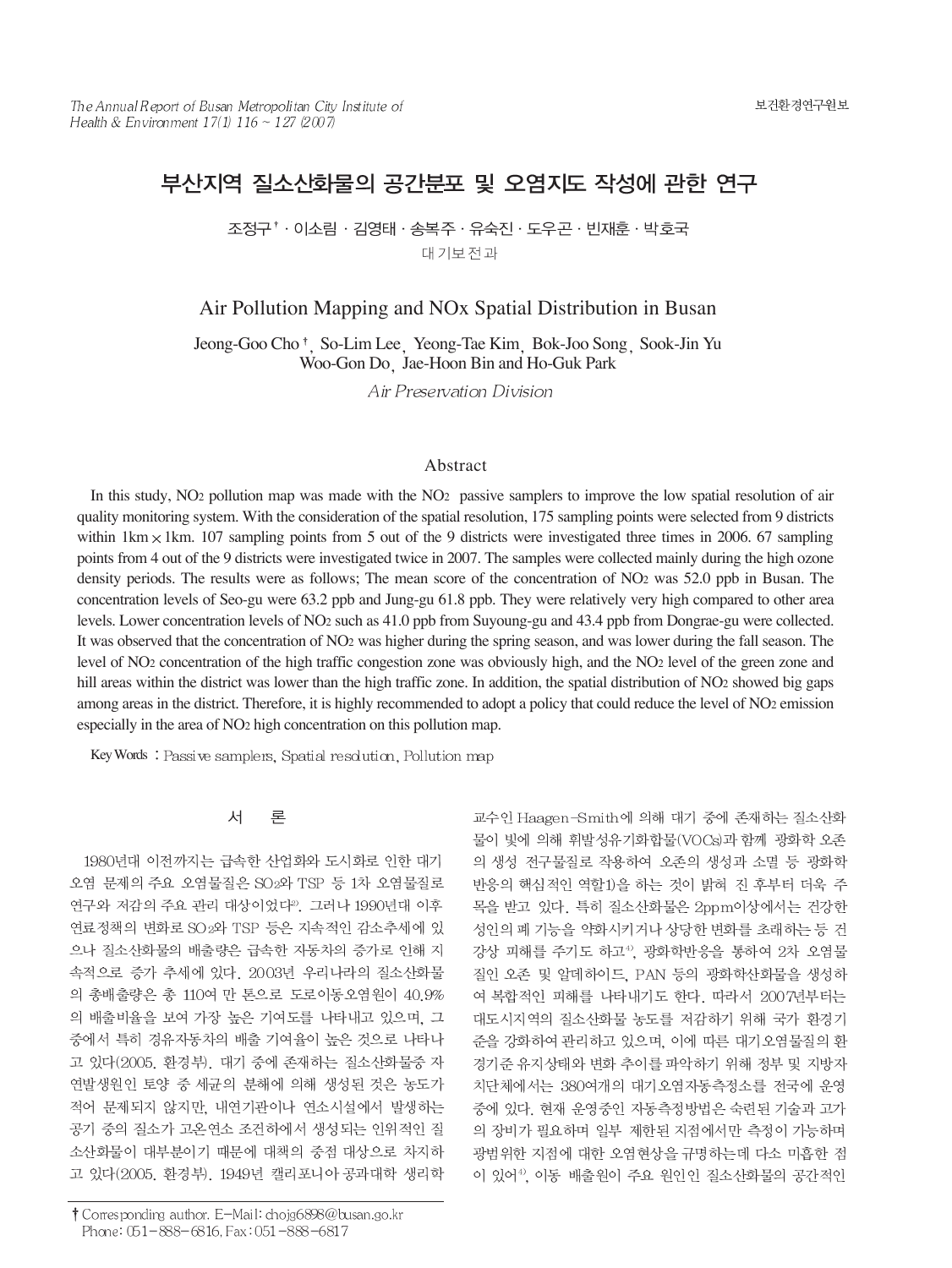분포상황을 설명하기에는 한계가 있을 수밖에 없다<sup>9</sup>. 따라서 본 연구에서는 질소산화물을 대상으로 부산지역 일부 자치구 를 중심으로 질소산화물의 오염현황과 분포를 조사하고 오염 지도 작성을 목적으로 시중에서 제작 시판되고 있는 Passive Sampler를 이용하여 질소산화물의 농도를 파악하였다. Passive Sampler를 이용한 질소산화물 간이측정방법은 자동 측정망과는 달리 시간과 공간적 제약이 없고 언제 어디서나 측 정할 수 있는 장점을 지니는 반면, 조사기간 중 바람의 영향으 로 포집량이 대기 중의 농도보다 더 많이 포집되게 되는 단점 을 가지고 있다. 그러나 대기오염물질은 발생 및 거동의 특성 상 해당지역의 대기질을 보다 정확하게 측정하고 이해하기 위 해서는 동일 시간대에 광범위한 지점의 시료를 채취 분석하는 것이 보다 필요하므로, 간이 측정기가 가지고 있는 이러한 한 계에도 불구하고, 대기환경을 이해하는데 유용한 도구로 사용 될 수도 있을 것이다". 본 연구에서는 국내에서 많은 선행연구 에 의해 부분적으로 검증된 Passive Sampler를 이용하여 조 사를 실시하고, 질소사화물의 공간분포 및 오염지도를 작성하 였다.

#### 이론적 배경

#### Passive Sampler의 포집이론

Passive Sampler의 포집이론은 캐나다 워터루 대학의 Tadeusz Goreki 교수의 「Passive sampling」에 잘 나타내 고 있다.

Fick의 법칙에 의거 기체분자는 농도가 높은 곳에서 낮은 곳으로 이동하는데 이동속도는 기체 분자의 농도차에 비례한 다는 원리를 적용한 것이다. 좀 더 자세히 설명하면 샘플러와 대기가 접촉하는 경계면의 고농도지역에서 상대적으로 저 농 도 지역인 샘플러의 안쪽으로 가스상물질 분자가 농도 차이에 따라 확산 및 이동하는 현상을 이용한 것이다. 샘플러의 안쪽 에는 특정가스상 물질을 흡수할 수 있는 흡수제가 위치하고 있 으며, 시료채취는 분자의 확산(diffusion)과 막투과 (permeation)의 원리를 이용하는 방법 등이 있으며 모두



Fig. 1. Schematic diagrams of tube-type diffusion sampler(a).

Fick의 법칙에 따른다<sup>4)</sup>.

시간 t (sec, min) 동안 확산에 의해서 이동하는 분석대상물 질의 총량 M (mol, ug)은 농도차이가 직선적이고 채취효율이 100%일 경우 다음의 식(3)과 같이 설명될 수 있다<sup>9)</sup>.

$$
M = U \times t = \frac{D \cdot A \cdot C_0 \cdot t}{L}
$$
 (3)

여기서, U는 확산이동률(mol/s, ug/s), D는 공기 중의 분석 대상물질의 분자확산계수(m2/s, cm2/s), A는 확산이 이루어지 는 전단면적(m2, cm2), L은 확산거리(m, cm), Co는 표준화된 방법(reference)으로 측정된 분석대상물질의 농도(mol/m3, μg/m<sup>3</sup>)이다. Passive Sampler를 이용한 시료채취 및 채취되 는 오염물질의 양은 샘플러의 길이와 직경, 오염물질의 물리화 학적 특성에 의해 결정된다. 즉. 시료의 채취율은 대기 중 오 염물질의 확산계수. 샘플러의 길이 및 전단면적 등과 같이 오 염물질의 확산 및 흡수에 영향을 주는 샘플러의 구성에 의해 결정된다.

여기서 DA/L 은 샘플의 채취율(양)과 같은 의미이며 SR(m3/sec)로 표시한다.

$$
SR = \frac{M}{Cv \cdot t} = \frac{D \cdot A}{L} \qquad (4)
$$

시료채취율과 시료의 채취시간에 의해 식(5)에 따라 대기 중 의 농도를 계산할 수 있다.

$$
C_0 = \frac{M}{SR \cdot t} \tag{5}
$$

Passive Sampler의 측정원리 및 신뢰도

가스상 물질의 시료를 채취하기 위한 간이측정기(Passive Sampler)는 대기 중에 존재하는 가스상 물질이 정적인 공기층 에서 확산되거나, 막을 통하여 일정하게 투과할 수 있도록 조절 하는 물리적 장치에 의해 일정한 양이 흡수제에 흡수될 수 있도 록 고안된 것이다. (2002. 부산광역시대기환경실천계획)

그림 1.에 나타낸 것과 같이 샘플러와 대기가 접촉하는 경계 면의 고농도 지역에서 상대적으로 저 농도 지역인 샘플어의 안 쪽으로 가스상 물질 분자가 농도차이에 따라 확산, 이동하는 현 상을 이용하는 것이다. 샘플러의 안쪽에는 특정 가스상 물질을 흡수할 수 있는 흡수제가 위치하고 있다<sup>4)</sup>. 측정원리는,

```
2N(C_2H_4OH)_{3} + H_2O + 2NO_2(triethanolami ne)\rightarrow N(QH4OH)3 · NO2 + N(QH4OH)3 · HNO3
```
 $N(C2H4OH)3HNO2 + HO3S(C6H4)NH2$ (sulfanilic acid) + (C10H7)NHCH2CH2NH2HCl

- $\rightarrow$  HO3S(C6H4)N=N(C10H7)NHCH2CH2NH2 (Azo pigment, red color)
- $+$  N(C2H4OH)3HCl  $+$  2H2O

 $(NEDA)$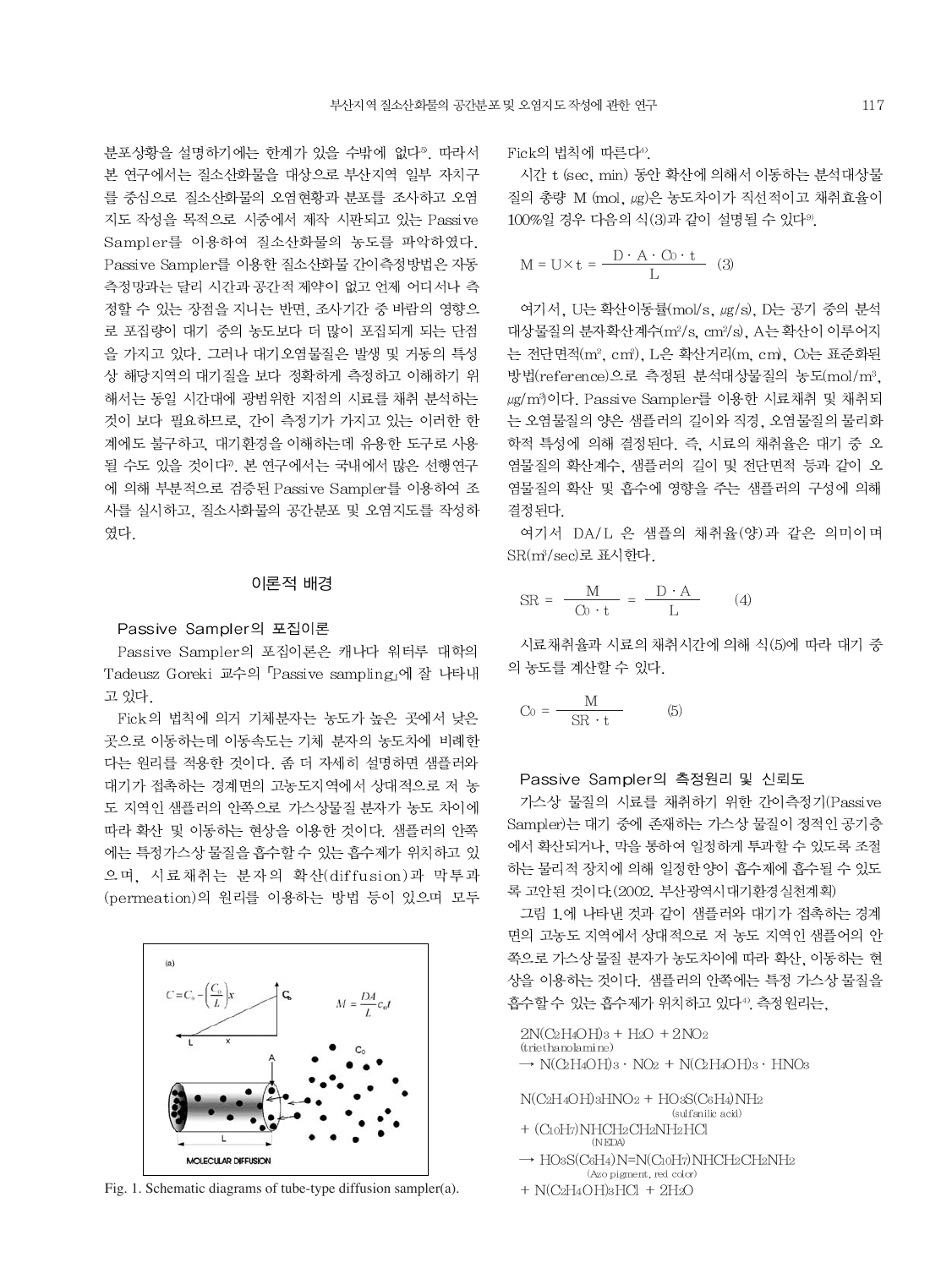

Fig. 2. Schematic diagrams of badge-type NO2 Passive Sampler.

Passive Sampler의 장단점은 가격이 저렴하고 전원이 필요 없다는 장점으로 최근에 몇몇 연구에 사용되고 있지만 측정기 간이 충분할 경우에만 오염물질의 농도가 안정적으로 측정된다 고 한다. 단점으로는 대기질의 단시간 변화 측정이 곤란하고 설 치에 있어 다수의 인원이 필요하고, 기상변화에 따른 오차의 발 생이 크다는 단점이 있다. 그러나 국내외의 많은 연구자들에 의 하여 간이측정기인 Passive Sampler의 신뢰도 평가가 이루어 졌으며 김학민 등(1996)은 환경부에서 운영중인 NO2 자동측정 기의 측정값과 표준가스에 의한 측정값을 분석하여 간이측정기 의 정확도와 재현성을 평가하기 위해 표준가스 60.5ppb에 폭 로시킨 결과 평균오차가 0.26~0.19 ppb로 나타났고, 재현성 평가결과는 상대표준편차가 3.6~4.0%로 나타나 재현성이 우 수한 것으로 나타났다. 폭로기간 중의 풍향, 풍속, 온도 등의 기 상조건에 따라 약간의 변화가 있으므로 기상의 영향 정도가 잘 평가 된다면 활용성이 높을 것으로 주장하였다. 송민종 등 (1997) 은 서울 20개소, 부산 7개소, 광주 4개소 등 31개 지점 에 대하여 환경부의 자동측정망 자료와 비교분석을 수행하였으 며, 그 결과 Passive Sampler가 약 15% 과대평가되는 것으로 조사되었으며, 선형회귀 분석을 한 결과 기울기가 0.92, 상관계 수는 0.91로 나타나 두 값 사이의 상관관계가 매우 높은 것으로 분석되었으며 대도시와 같이 넓은 지역의 대기질 평가에 Passive Sampler가 유용하게 시용될 것으로 평가한 사례도 있 다. 2004년 부산대기환경개선실천계획 추진상황분석평가에 의

하면 부산지역 20개 지점에 대하여 이산화질소 Passive Sampler를 분석한 결과 자동측정망과의 상관계수가 0.87로 산정되었고 Passive Sampler의 재현성 평가를 위한 %RSD 값 은 평균 4.9(0~11.3) 으로 산정되어 신뢰할 만한 수준을 신뢰 도를 나타냈다고 보고하고 있다.

#### 실험방법

# 시료채취

본 조사에 사용한 Passive Sampler는 한국에서 제작판매 중인 모델 PO2형(단기 : 최소 8시간 이상 측정)으로서 대기 중 에서 최소 8시간이상 24시간 정도 노출시 적정 측정이 가능한 것을 사용하였다. 그림 2에서 나타낸 것과 같이 외형은 HDPE 재질이며 이산화질소 흡수를 위해 여지에 코팅되는 흡수액은 Triethanolamine(TEA)이 사용되었다.

### 분석방법

sulfanilic acid 5g, NEDA 50mg, phosphoric acid 30mL를 초순수에 녹여 최종액량을 1L로 하여 제조된 만든 흡 수액을 사용하였다. 이산화질소가 선택적으로 흡수된 여지를



Fig. 3. Map of the mean concentrations of NO2 on Dong-gu area. The interpolation scheme used was ordinary kriging.

| Table 1. Result of sampling by INO2 Fassive Sampler in the Dong-gu area ambient an. |   |          |       |      |      | $(u$ $(u)$ . pp $(v)$ |
|-------------------------------------------------------------------------------------|---|----------|-------|------|------|-----------------------|
| Sample No                                                                           |   | 지점명      | 1차    | 2차   | 3차   | 평균                    |
| 동                                                                                   |   | 보림극장 건너편 | 55.4  | 52.8 | 61.7 | 56.6                  |
| 동 2                                                                                 |   | 자유시장     | 86.4  | 39.5 | 64.8 | 63.6                  |
| 동 3                                                                                 |   | 동구 도서관   | 36.8  | 25.4 | 24.5 | 28.9                  |
| 동 4                                                                                 |   | 좌천동역     | 75.4  | 45.4 | 55.4 | 58.7                  |
| 동 5                                                                                 |   | 부산진시장    | 87.4  | 55.5 | 78.5 | 73.8                  |
| 동 6                                                                                 |   | 부산세관     | 91.8  | 53.0 | 57.0 | 67.3                  |
| 동 7                                                                                 |   | 수정4동 사무소 | 41.3  | 24.9 | 23.4 | 29.9                  |
| 동 $8$                                                                               |   | 부산중고     | 35.1  | 22.3 | 22.1 | 26.5                  |
| 동 9                                                                                 |   | 초량역      | 101.7 | 67.0 | 51.9 | 73.5                  |
| 동 10                                                                                |   | 초량동측정소   | 71.9  |      | 38.5 | 55.2                  |
| 동 11                                                                                |   | 부산역      | 72.5  | 53.3 | 59.4 | 61.7                  |
|                                                                                     | 평 | 균        | 68.7  | 43.9 | 48.8 | 53.8                  |

Table 1. Result of sampling by NO2 Passive Sampler in the Dong-gu area ambient air. (unit : ppb)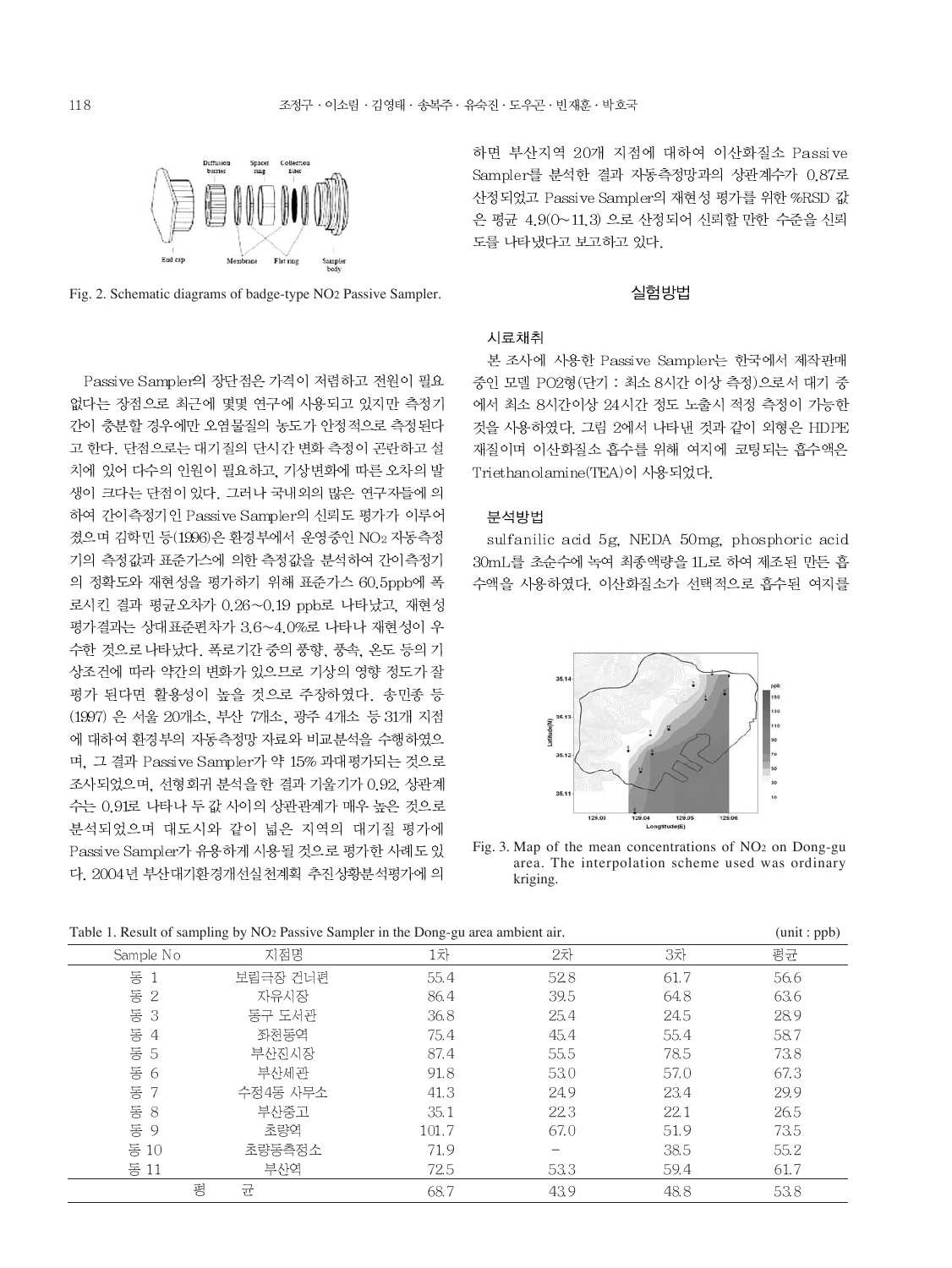| Sample No | 지점명           | 1차       | 2차   | 3차   | 평균                       |
|-----------|---------------|----------|------|------|--------------------------|
| 부산진 1     | 어린이 대공원       | 28.2     | 18.3 | 23.2 | 23.2                     |
| 부산진 2     | 시립도서관         | 45.4     | 36.0 | 243  | 35.2                     |
| 부산진 3     | 동원 초등학교       | 62.8     | 21.2 | 30.8 | 38.3                     |
| 부산진 4     | 초읍동 사무소       | 55.4     | 31.5 | 35.7 | 40.9                     |
| 부산진 5     | 초읍 부산은행       | 86.3     | 34.7 | 61.9 | 61.0                     |
| 부산진 6     | 양정 제일교회       | 80.4     | 63.1 | 54.0 | 65.8                     |
| 부산진 7     | 양정 2동 우체국     | 101.1    | 50.0 | 64.7 | 71.9                     |
| 부산진 8     | 부산과학고교        | 34.5     | 17.2 | 16.9 | 22.9                     |
| 부산진 9     | 당감시장근처 수협     | 77.5     | 29.1 | 53.9 | 53.5                     |
| 부산진 10    | LG과학관         | 61.1     | 40.0 | 48.4 | 49.9                     |
| 부산진 11    | 부암1동 과출소      | 69.1     | 37.1 | 47.7 | 51.3                     |
| 부산진 12    | 범전동 사무소       | 64.3     | 25.7 | 44.2 | 44.7                     |
| 부산진 13    | 양정우체국         | 61.9     | 30.9 | 54.2 | 49.0                     |
| 부산진 14    | 삼성생명          | 50.6     | 40.4 | 47.2 | 46.1                     |
| 부산진 15    | 동의 의료원        | 42.6     | 23.4 | 42.9 | 36.3                     |
| 부산진 16    | 양동초등학교        | 28.3     | 19.4 | 36.6 | 28.1                     |
| 부산진 17    | 개금3동 동사무소     | 90.3     | 69.6 | 56.6 | 722                      |
| 부산진 18    | 개금 부산은행       | 107.0    | 741  | 63.9 | 81.7                     |
| 부산진 19    | 당감성당          | 64.9     | 20.7 | 35.1 | 40.2                     |
| 부산진 20    | 아랍마트          | 67.7     | 38.9 | 60.6 | 55.8                     |
| 부산진 21    | 부전1동 사무소      | 72.3     | 30.8 | 49.9 | 51.0                     |
| 부산진 22    | 국민건강보험 관리공단   | 64.8     | 64.8 | 55.0 | 59.9                     |
| 부산진 23    | 대동파크맨션        | $\equiv$ | $-$  | $-$  | $\overline{\phantom{0}}$ |
| 부산진 24    | 롯데백화점         | 60.7     | 38.9 | 48.6 | 49.4                     |
| 부산진 25    | 밀레오레          | 67.5     | 37.6 | 57.9 | 543                      |
| 부산진 26    | LG 신주례 아파트    | 83.3     | 620  | 53.8 | 66.4                     |
| 부산진 27    | 고려병원          | 91.0     | 37.1 | 59.2 | 625                      |
| 부산진 28    | 가야2동 사무소      | 45.5     | 27.7 | 45.7 | 39.6                     |
| 부산진 29    | 신라병원          | 91.1     | 40.4 | 67.4 | 66.3                     |
| 부산진 30    | 부산기독교방송국      | 54.0     | 322  | 48.3 | 44.8                     |
| 부산진 31    | 부산진초등학교       | 65.4     | 40.2 | 48.8 | 51.5                     |
| 부산진 32    | 전포동 측정소       | 72.9     | 24.0 | 49.1 | 48.7                     |
| 부산진 33    | 춘해대학          | 51.9     | 243  | 527  | 43.0                     |
| 부산진 34    | 백병원           | 36.1     | 33.9 | 45.8 | 38.6                     |
| 부산진 35    | 부산진구 종합 사회복지관 | 22.4     | 18.7 | 31.0 | 24.0                     |
| 부산진 36    | 동의대 공과대학      | 27.0     | 22.9 | 32.4 | 27.5                     |
| 부산진 37    | 동의대 상경대학      | 30.2     | 23.0 | 24.2 | 25.8                     |
| 부산진 38    | 동성교회          | 63.0     | 36.9 | 40.4 | 46.8                     |
| 부산진 39    | 부산진구 보건소      | 56.9     | 27.9 | 47.1 | 44.0                     |
| 부산진 40    | 부산 시민회관       | 62.1     | 30.2 | 56.3 | 49.5                     |
| 부산진 41    | 문현초등학교        | 50.7     | 20.2 | 47.5 | 39.5                     |
|           | 균<br>평        | 61.3     | 341  | 46.6 | 47.3                     |

Table 2. Result of sampling by NO<sub>2</sub> Passive Sampler in the Busanjin-gu area ambient air. (unit : ppb)



Fig. 4. Map of the mean concentrations of NO2 on Busanjin-gu area. The interpolation scheme used was ordinary kriging.

발색액 4mL를 주입하여 1시간 동안 방치하여 반응시킨 시료 를 분석액으로 사용하였다. 흡광광도계를 이용하여 540 nm에 서 흡광도를 측정하였다.

# 결과 및 고찰

# 2006년도 NO<sub>2</sub> 오염지도 작성

본 조사 연구에서 NO2의 Passive Sampler 측정지점은 2006년도에 동구 11, 부산진구 41, 동래구 24, 연제구 15, 수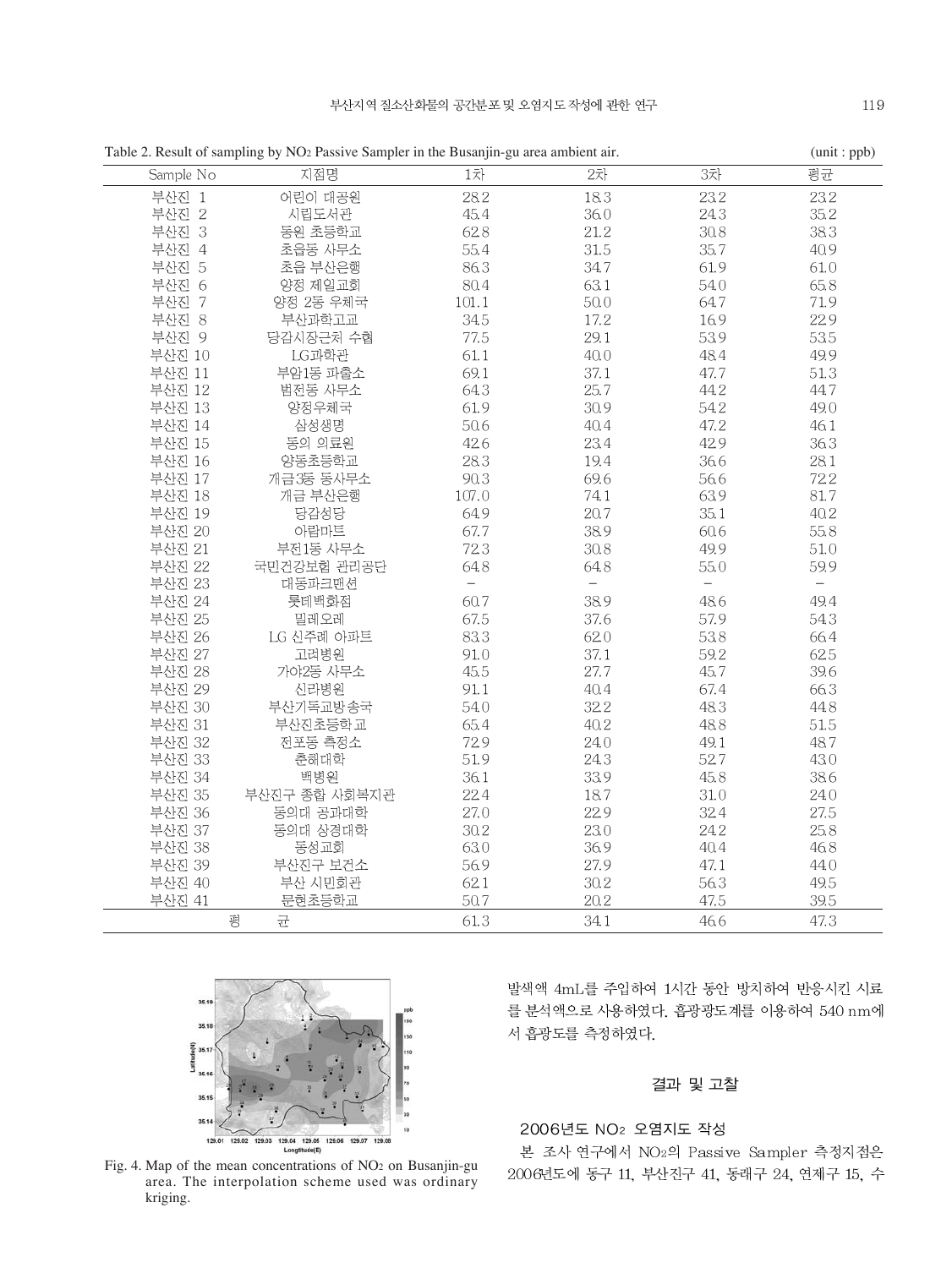| Sample No | 지점명              | 1차    | 2차   | 3차       | 평균   |
|-----------|------------------|-------|------|----------|------|
| 동래 1      | 금강공원             | 25.5  | 14.1 | 21.4     | 20.3 |
| 동래 2      | 허심청              | 49.4  | 27.7 | 32.0     | 36.4 |
| 동래 3      | 화물조합 (동래에너지변경)   | 34.8  | 15.5 | 33.2     | 27.8 |
| 동래 4      | 우장춘 박사 동상        | 41.3  | 12.4 | 34.8     | 29.5 |
| 동래 5      | 롯데백화점 동래지점       | 77.4  | 36.7 | 73.9     | 62.7 |
| 동래 6      | 명륜2동 사무소         | 45.8  | 27.5 | 33.8     | 35.7 |
| 동래 7      | 동래문화회관           | 36.0  | 17.0 | $30.2\,$ | 27.7 |
| 동래 8      | 명장2동 치안센터        | 48.5  | 18.7 | 38.4     | 35.2 |
| 동래 9      | 유원아파트 (101동)     | 31.6  | 14.3 | 26.1     | 24.0 |
| 동래 10     | 중원앤피 (KT 미남지점변경) | 44.4  | 26.1 | 32.6     | 34.4 |
| 동래 11     | 광혜병원             | 115.1 | 37.5 | 73.7     | 75.4 |
| 동래 12     | 온천동 측정소 (도로변)    | 74.5  | 53.1 | 25.4     | 51.0 |
| 동래 13     | 복천동 측정소          | 44.1  | 23.7 | 35.7     | 34.5 |
| 동래 14     | 학산여고             | 38.9  | 15.6 | 25.1     | 26.5 |
| 동래 15     | 농협               | 97.2  | 47.8 | 74.6     | 73.2 |
| 동래 16     | 헤화여고             | $-$   | 23.2 | 29.3     | 26.3 |
| 동래 17     | 예인유치원            | 67.4  | 35.4 | 44.3     | 49.0 |
| 동래 18     | 사직 지하철역사         | 70.2  | 46.0 | 35.5     | 50.5 |
| 동래 19     | 영남정비 (국민은행변경)    | 63.1  | 52.6 | 38.4     | 51.4 |
| 동래 20     | 부산은행 (동래경찰서변경)   | 73.1  | 43.7 | 59.4     | 58.7 |
| 동래 21     | 동래 봉생병원          | 52.2  | 35.0 | 42.6     | 43.3 |
| 동래 22     | 한전 동래지점          | 109.3 | 37.1 | 81.8     | 76.1 |
| 동래 23     | 안락선경아파트 상가       | 62.6  | 26.5 | 39.8     | 43.0 |
| 동래 24     | 환경시설 관리공단        | 44.6  | 25.4 | 33.1     | 34.4 |
|           | 균<br>평           | 58.6  | 29.7 | 41.5     | 43.2 |

Table 3. Result of sampling by NO<sub>2</sub> Passive Sampler in the Dongnae-gu area ambient air. (unit : ppb)



Fig. 5. Map of the mean concentrations of NO2 on Dongnae-gu area. The interpolation scheme used was ordinary kriging.

영구 17개 지점으로 5개구에 총 108개 지점에 대하여 봄철인 5월, 가을철인 9월, 겨울철 11월 3차례에 걸쳐 조사를 실시하 였다. 조사지점 중 부산진구는 결측된 1개 지점을 제외한 40개 지점의 자료를 활용하였다.

동구 : 동구지역의 조사지점은 총 11개 지점을 대상으로 조 사를 실시하였으며 부산의 도심을 지나는 중앙로가 위치하고 있는 지역이다. 또 동쪽으로는 우리나라 제1의 항구가 위치하 고 있어 항만배후 도로와 선박으로부터 배출되는 오염물질의

영향을 직접적으로 받고 있는 지역이기도 하다. Passive Sampler를 이용한 조사에서 5월에는 평균 68.7 ppb, 9월에 는 43.9 ppb, 11월에는 48.8 ppb로 봄철인 5월에 NO2의 농 도가 높은 분포를 보이고 있다. 그림 3에 나타내었듯이 해안가 와 주요 간선도로 주변을 중심으로 비교적 높은 농도, 주거지 역과 녹지지역이 위치한 산지 주변으로는 비교적 낮은 농도분 포를 보이고 있다. 특히 부두에 인접한 초량역 부근과 국제터 미널이 위치한 부산세관 주변이 67.3~73.5 ppb로 다른 지역 에 비해 매우 높게 나타났다. 부산중고, 수정4동, 동구도서관 등이 위치한 비교적 고지대에서는 26.5, 29.9, 28.9 ppb로 해 안가와 비교하여 2배정도의 차이를 나타내었다. 2006년도에 조사된 다른 지역과 비교하여 동구지역은 53.8ppb로 동래구 43.2, 수영구 44.6, 연제 45.4, 진구 47.3 ppb에 비해 비교적 높은 농도를 유지하고 있는 것으로 나타났다.

부산진구 : 부산진구지역의 조사지점은 총 41개 지점을 대 상으로 조사를 실시하였으나, 1개 지점의 결측 으로 인해 40개 지점의 자료를 활용하였다. 본 지역은 부산의 도심을 지나는 중앙로가 위치하고 있고 부산의 교통요충지이기도 하다. 또 남 쪽으로는 우리나라 제1의 항구가 위치하고 있는 남쪽은 동구 지역과 경계를 이루고 있어 항만배후 도로와 선박으로부터 배 출되는 오염물질의 영향을 직간접적으로 받고 있는 지역이기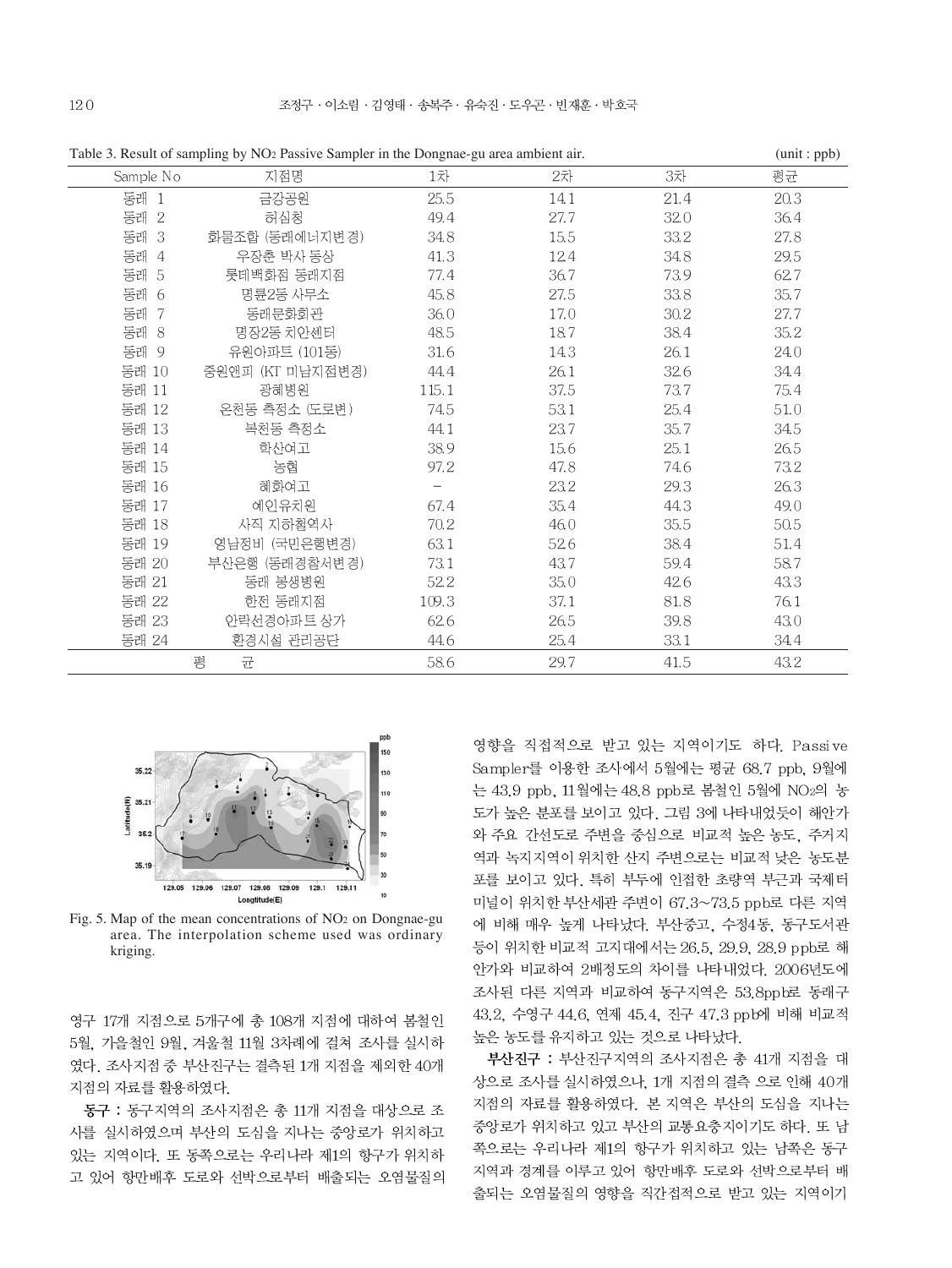|           | Table 4. Result of sampling by NO <sub>2</sub> Passive Sampler in the Yeonje-gu area ambient air. |       |      |      | (unit : $pp$ ) |
|-----------|---------------------------------------------------------------------------------------------------|-------|------|------|----------------|
| Sample No | 지점명                                                                                               | 1차    | 2차   | 3차   | 평균             |
| 연제 1      | 거제1동 사무소                                                                                          | 61.8  | 22.7 | 47.7 | 44.0           |
| 연제 2      | 연산1동 치안센터                                                                                         | 63.5  | 38.2 | 57.3 | 53.0           |
| 연제 3      | 동래중앙병원 (연산로타리)                                                                                    | 73.9  | 71.1 | 53.4 | 66.2           |
| 연제 4      | 부산외국어고교                                                                                           | 43.9  | 24.0 | 48.0 | 38.6           |
| 연제 5      | 과정사거리 국민은행 맞은편                                                                                    | 77.8  | 39.8 | 65.8 | 61.1           |
| 연제 6      | 거제 4동 진흥아파트                                                                                       | 58.7  | 42.5 | 42.9 | 48.0           |
| 연제 7      | 연산7동 사무소                                                                                          | 40.8  | 25.7 | 40.7 | 35.7           |
| 연제 8      | 연산6동 사무소                                                                                          | 36.7  | 26.8 | 41.8 | 35.1           |
| 연제 9      | 과정로 맥도날드                                                                                          | 103.4 | 30.3 | 63.1 | 65.6           |
| 연제 10     | 현대아파트 (연미초교 인근)                                                                                   | 24.4  | 22.6 | 31.9 | 26.3           |
| 연제 11     | 아시아드 경기장                                                                                          | 41.9  | 28.7 | 23.1 | 31.2           |
| 연제 12     | 종합운동장                                                                                             | 71.0  | 62.2 | 41.6 | 58.2           |
| 연제 13     | 거제 현대아파트                                                                                          | 61.1  | 35.5 | 43.5 | 46.7           |
| 연제 14     | 연제 초등학교                                                                                           | 38.1  | 24.5 | 37.0 | 33.2           |
| 연제 15     | 연제구청                                                                                              | 47.5  | 25.2 | 41.7 | 38.1           |
|           | 평<br>균                                                                                            | 56.3  | 34.7 | 45.3 | 45.4           |



Fig. 6. Map of the mean concentrations of NO<sub>2</sub> on Yeonje-gu area. The interpolation scheme used was ordinary kriging.

도 하다. 부산진구의 중심부는 부산 최대의 상업지역이 밀집하 고 있고 동서남북으로 교통량이 밀집되는 지역으로서 동쪽으 로는 황령산, 서쪽은 백양산이 위치하고 있어 공기의 순환은 대부분 남북으로의 국지풍에 의해 이루어진다. 산이 위치한 고 지대 지역에 주거지역이 집중으로 위치하고 있어 도심지 보다 는 오염이 다소 덜한 측면이 있다. 그림 4에서 나타낸 것과 같 이 높은 농도를 보인 개금동지역은 사상공업지역으로부터 유 입되는 오염물질의 간접적인 영향과 도로의 경사도가 심해 차 량의 부하량이 직접 영향을 미쳐 나타난 결과로 추정된다. 연 제구와의 경계지점인 양정동 지역은 교통량이 밀집되는 곳으 로서 오염도가 높게 나타내었다. 5월 평균은 61.3 ppb, 9월은 34.1 ppb, 11월은 46.6 ppb로 평균 47.3 ppb를 나타내었다. 다른 지역과 비교하여 동구지역에 비해서는 다소 낮은 농도 분 포를 나타내지만 다른 지역에 비해서는 다소 오염도가 높은 분 포를 나타내고 있다.

동래구 : 동래구지역의 조사지점은 총 24개 지점을 대상으

로 조사를 실시하였으며 부산지역의 내륙에 위치하고 있으며 대부분이 주거 및 상업지역으로 이루어진 지역이다. 질소산화 물의 주요 배출원은 대부분 자동차에서 배출되며 동쪽으로는 장산 서쪽으로는 금정산이 위치하고 있어 오염물질의 순환은 남과 북으로만 순환되는 지형적인 특성을 가지고 있다. Passive Sampler를 이용한 조사에서 봄철인 5월에는 평균 58.6 ppb, 9월에는 29.7 ppb, 11월에는 41.5 ppb로 봄철인 5 월에 NO2의 농도가 높은 분포를 보이고 있다. 그림 5에 나타 내었듯이 동서로 차량이 집중되는 광혜병원 주변과 동래의 중 심지인 한전주변에서 높은 농도를 보이고 있다. 동래문화회관 이 위치한 지역은 주변지역에 비해 고도가 다소 높고 녹지가 밀집한 주거지역으로서 다른 지역에 비해 낮은 농도 분포를 보 였다. 2006년도에 조사된 다른 지역과 비교하여 동래구지역 은 43.2 ppb로 동구 지역 53.8 ppb에 비해 낮은 농도 분포를 보인다

연제구 : 연제구지역의 조사지점은 총 15개 지점을 대상으 로 조사를 실시하였으며 부산지역의 내륙에 위치하고 있으며 대부분이 주거 및 상업지역으로 이루어진 지역이다. 남쪽에는 부산의 대표적인 중심지인 부산진구 서면등과 인접하여 교통 의 요지이다. 질소산화물의 주요 배출원은 대부분 자동차에서 배출되며 동쪽으로는 황령산 서쪽으로는 백양산 등이 위치하 고 있어 오염물질의 순환은 남과 북, 동과 서로 순환되는 지형 적인 특성을 가지고 있다. Passive Sampler를 이용한 조사에 서 봄철인 5월에는 56.3 ppb, 9월에는 34.7 ppb, 11월에는 45.3 ppb로 나타나 봄철에 높은 농도를 보이고 있다. 차량이 밀집되는 연산로터리는 66.2 ppb로 최고치를 나타내었다.

수영구 : 수영구지역의 조사지점은 총 17개 지점을 대상으 로 조사를 실시하였으며 부산지역 남동쪽의 해안에 위치하고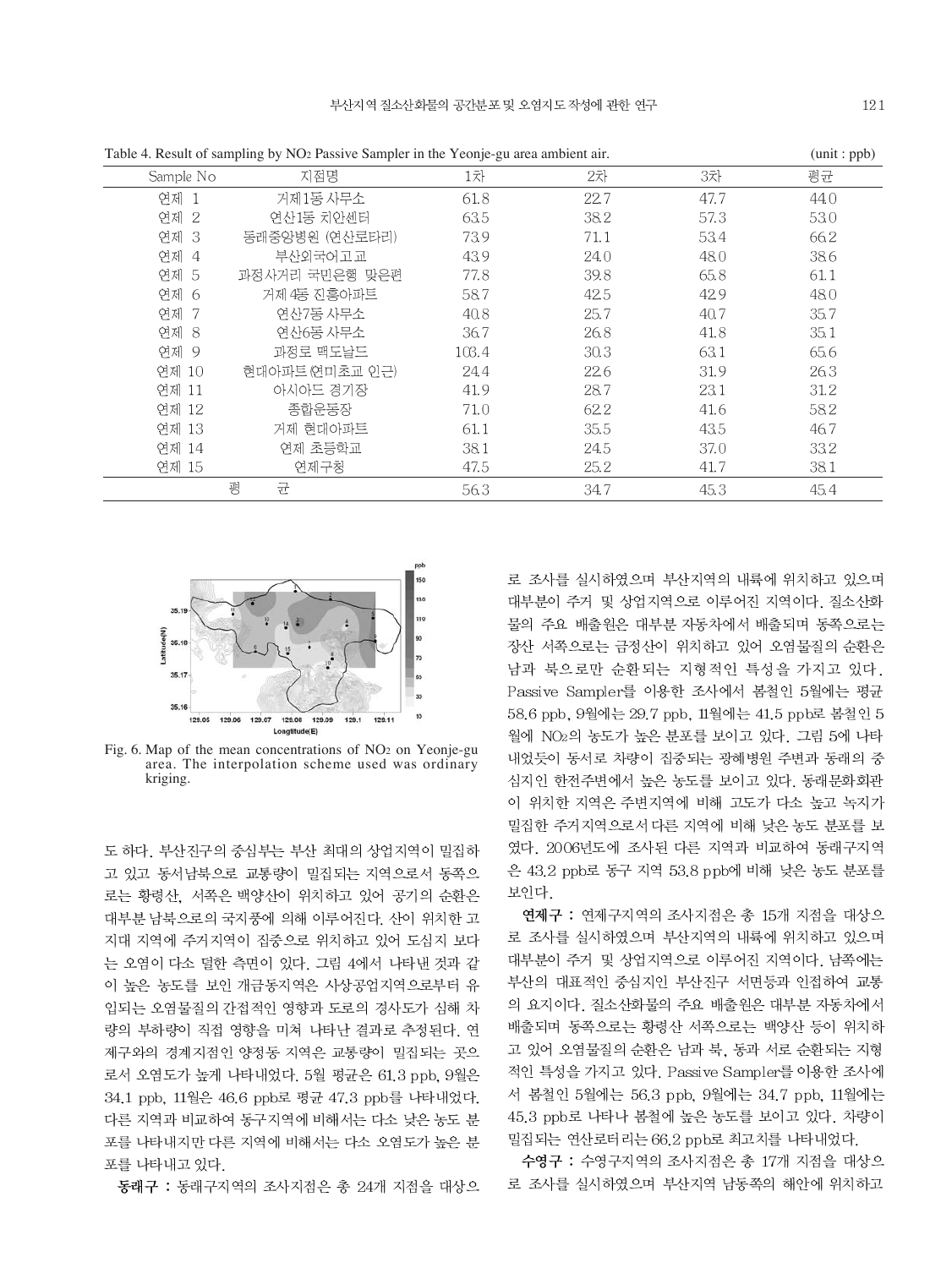|           | Table 5. Result of sampling by 1902 I assive Sampler in the Suyeong gu area amolem and |      |      |      | $\mu$ . |
|-----------|----------------------------------------------------------------------------------------|------|------|------|---------|
| Sample No | 지점명                                                                                    | 1차   | 2차   | 3차   | 평균      |
| 수영 1      | 망미중학교                                                                                  | 23.5 | 21.1 | 37.6 | 27.4    |
| 수영 2      | 망미동 우체국 밑                                                                              | 94.3 | 47.7 | 60.7 | 67.6    |
| 수영 3      | 망미2동 사무소                                                                               | 44.4 | 23.4 | 41.9 | 36.6    |
| 수영 4      | 부산여상                                                                                   | 22.0 | 20.8 | 36.2 | 26.3    |
| 수영 5      | 망미동역                                                                                   | 74.7 | 33.5 | 55.4 | 54.5    |
| 수영 6      | 수영로타리 우리은행                                                                             | 65.6 | 45.2 | 53.9 | 54.9    |
| 수영 7      | 현대아파트 (민락역 2번 출구)                                                                      | 76.8 | 49.3 | 68.3 | 64.8    |
| 수영 8      | 남부소방서                                                                                  | 48.7 | 23.6 | 44.9 | 39.1    |
| 수영 9      | 광안역 6번 출구                                                                              | 60.5 | 33.7 | 57.4 | 50.5    |
| 수영 10     | 민락동우체국                                                                                 | 79.6 | 61.7 | 79.2 | 73.5    |
| 수영 11     | 부산 mbc 방송국                                                                             | 35.7 | 22.0 | 46.0 | 34.6    |
| 수영 12     | 광안동측정소                                                                                 | 28.2 | 14.2 | 27.9 | 23.4    |
| 수영 13     | 성분도치과                                                                                  | 55.6 | 36.7 | 62.4 | 51.6    |
| 수영 14     | 마리나호텔                                                                                  | 35.9 | 35.9 | 54.5 | 45.2    |
| 수영 15     | 시장관사                                                                                   | 30.7 | 20.9 | 35.6 | 29.1    |
| 수영 16     | 수영구청                                                                                   | 38.9 | 27.4 | 57.4 | 41.2    |
| 수영 17     | 삼익비치아파트                                                                                | 46.0 | 16.9 | 48.5 | 37.1    |
|           | 평<br>균                                                                                 | 50.7 | 31.1 | 51.1 | 44.6    |

Table 5. Result of sampling by NO<sub>2</sub> Passive Sampler in the Suyeong-gu area ambient air. (unit : ppb)



Fig. 7. Map of the mean concentrations of NO2 on Suyeong-gu area. The interpolation scheme used was ordinary kriging.

있고 대부분이 주거 및 상업지역으로 이루어진 지역이다. 질소 산화물의 주요배출원은 대부분 자동차에서 배출되며 해안가에 는 광안리해수욕장과 서쪽에는 황령산이 위치하여 하여 오염 물질의 확산이 원활한 지역적 특성이 있다. Passive Sampler 를 이용한 조사에서 봄철인 5월에는 평균 50.7 ppb, 9월에는 31.1 ppb, 11월에는 51.1 ppb로 평균 44.6 ppb 로 부산지역 에서 비교적 양호한 분포를 보이고 있다. 그림 7에 나타내었듯 이 동서로 차량이 집중되는 수영로터리 주변과 망미동 주변에 서 높은 농도를 보이고 있다. 황령산 자락에 위치하여 비교적 고지에 위치한 주거지역은 다른 지역에 비해 절반 정도의 농도 분포를 보이고 있다.

#### 2007년도 NO<sub>2</sub> 오염지도 작성

2007년도에 본 조사 연구에서 Passive Sampler NO2의 측정지점은 중구 14, 서구 19, 영도구 16, 남구 18개 지점으로



Fig. 8. Map of the mean concentrations of NO2 on Jung-gu area. The interpolation scheme used was ordinary kriging.

부산지역 4개구 총 67개 지점에 대하여 6월과 10월 2차례에 걸쳐 조사를 실시하였다.

중구 : 중구지역의 조사지점은 총 14개 지점을 대상으로 조 사를 실시하였으며 부산의 남쪽에 위치하여 동쪽으로는 부산 항과 인접하며 남쪽으로는 어항인 남항, 북서쪽에는 용두산 공 원이 위치하고 있다. 대기오염물질의 주배출원은 자동차이며 항구와 인접하고 있어 선박에서 배출되는 오염물질의 영향을 직접적으로 받는 지역이다. 6월은 66.9 ppb, 10월은 56.7 ppb으로 평균 61.8 ppb를 나타내었다. 질소산화물의 농도가 인근 자치구인 서구 63.2 ppb 보다는 낮았지만 동구, 영도구 지역과 비교하여 다소 높은 농도의 분포를 보였으며 부산지역 평균 52.0 ppb 보다 높게 나타났다. 특히 차량이 밀집되는 자 갈치 시장입구와 부산우체국 주변이 82.8~80.8 ppb로 최고 치를 나타내었고, 공원지역인 민주공원과 용두산 공원이 36.2  $\sim$  39.2 ppb로 최저 분포를 나타내었다.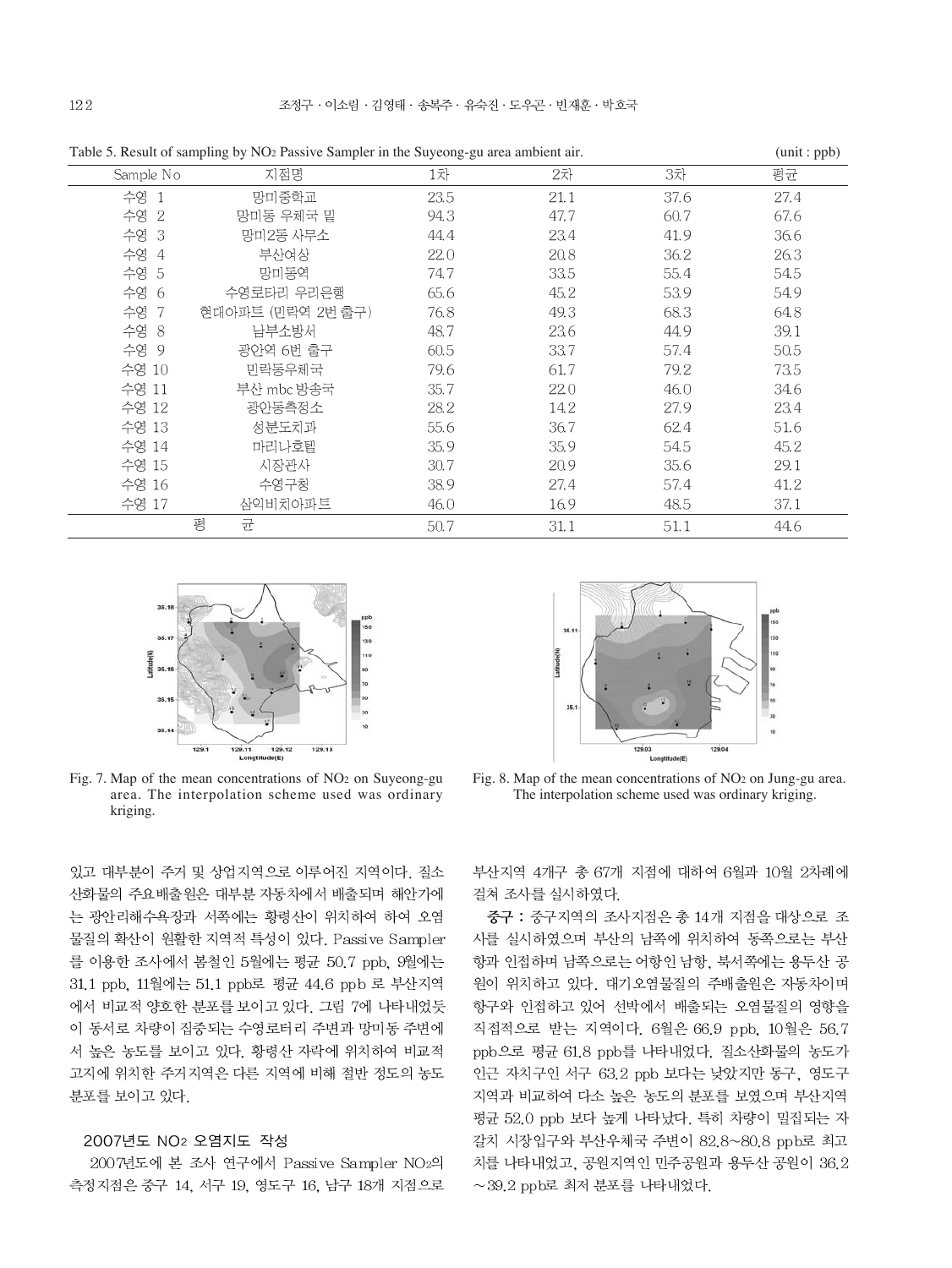|                     | Table 6. Result of sampling by INO2 Passive Sampler in the Jung-gu area ambient air. |      | $(u)$ (unit : $pp$ |      |
|---------------------|--------------------------------------------------------------------------------------|------|--------------------|------|
| Sample No           | 지점명                                                                                  | 1차   | 2차                 | 평균   |
| 증 1                 | 영주파출소                                                                                | 50.5 | 42.4               | 46.5 |
| 중 2                 | 봉래초교                                                                                 | 54.8 | 44.7               | 49.8 |
| 중 3                 | 부산지방 보훈청                                                                             | 70.6 | 58.6               | 64.6 |
| 중<br>$\overline{4}$ | 보수초교                                                                                 | 76.1 | 60.4               | 68.3 |
| 중 5                 | 민주공원                                                                                 | 37.1 | 35.3               | 36.2 |
| 중 6                 | 중구청                                                                                  | 73.9 | 65.5               | 69.7 |
| 중 7                 | 중부소방서                                                                                | 70.8 | 59.0               | 64.9 |
| 중 $8$               | 부평상사 아파트                                                                             | 72.7 | 64.6               | 68.7 |
| 중 9                 | 부산근대역사관                                                                              | 80.3 | 63.1               | 71.7 |
| 중 10                | 자갈치역                                                                                 | 90.0 | 75.6               | 82.8 |
| 중 11                | 용두산공원                                                                                | 39.7 | 38.6               | 39.2 |
| 중 12                | 남포동 역                                                                                | 84.2 | 69.7               | 77.0 |
| 중 13                | 광복동 측정소                                                                              | 49.2 | 42.3               | 45.8 |
| 중 14                | 부산우체국                                                                                | 87.2 | 74.4               | 80.8 |
| 평                   | 균                                                                                    | 66.9 | 56.7               | 61.8 |
|                     |                                                                                      |      |                    |      |

Table 6. Result of sampling by NO2 Passive Sampler in the Jung-gu area ambient air. (unit : ppb)

|                     | Table 7. Result of sampling by NO <sub>2</sub> Passive Sampler in the Seo-gu area ambient air. |       |      | (unit:ppb) |
|---------------------|------------------------------------------------------------------------------------------------|-------|------|------------|
| Sample No           | 지점명                                                                                            | 1차    | 2차   | 평균         |
| 서<br>$\overline{1}$ | 구덕민속예술관                                                                                        | 36.3  | 30.5 | 33.4       |
| 서<br>$\overline{2}$ | 서대신4동 사무소                                                                                      | 92.6  | 22.0 | 57.3       |
| 서<br>-3             | 구덕운동장                                                                                          | 67.6  | 53.1 | 60.4       |
| 서<br>$\overline{4}$ | 동신초등학교                                                                                         | 29.9  | 66.1 | 48.0       |
| 서<br>-5             | 동대교차로 부산은행                                                                                     | 87.6  | 72.8 | 80.2       |
| 서<br>- 6            | 서대신파출소(서대신동역)                                                                                  | 85.3  | 82.6 | 84.0       |
| 서<br>-7             | 중앙대청공원                                                                                         | 87.9  | 89.4 | 88.7       |
| 서<br>8              | 동대신동역주변(동대신교차로)                                                                                | 60.2  | 43.6 | 51.9       |
| 서 9                 | 화랑초교                                                                                           | 53.6  | 43.1 | 48.4       |
| 서 10                | 한국통신 아미전화국                                                                                     | 92.1  | 43.2 | 67.7       |
| 서 11                | 토성상가아파트(부평교차로)                                                                                 | 75.3  | 68.7 | 72.0       |
| 서 12                | 초장중교                                                                                           | 45.5  | 42.5 | 44.0       |
| 서 13                | 자갈치역                                                                                           | 53.2  | 45.9 | 49.6       |
| 서 14                | 남부민동 사무소                                                                                       | 59.9  | 45.2 | 52.6       |
| 서 15                | 남부민2동 사무소                                                                                      | 69.0  | 50.0 | 59.5       |
| 서 16                | 암남동 사무소                                                                                        | 43.7  | 37.8 | 40.8       |
| 서 17                | 송림공원                                                                                           | 89.8  | 80.2 | 85.0       |
| 서 18                | 고신대 복음병원                                                                                       | 90.5  | 82.0 | 86.3       |
| 서 19                | 대진타워 LG아파트                                                                                     | 109.7 | 72.1 | 90.9       |
|                     | 평<br>균                                                                                         | 70.0  | 56.4 | 63.2       |



Fig. 9. Map of the mean concentrations of NO2 on Seo-gu area. The interpolation scheme used was ordinary kriging.

서구 : 서구지역의 조사지점은 총 19개 지점을 대상으로 조 사를 실시하였으며 부산의 남쪽에 위치하여 동쪽으로는 어항 인 남항과 영도구, 남서쪽에는 천마산, 서쪽에는 부산지역의 대표적인 국가산업단지인 신평 · 장림 공업지역과 부산화력발 전소 및 감천항, 북쪽으로 구덕산이 위치하고 있다. 서구지역 은 대부분이 주거지역과 일부 상업지역이 위치하고 있고, 대기 오염물질의 주배출원은 자동차와 화력발전소이며 남쪽은 항구 와 인접하고 있어 선박에서 배출되는 오염물질의 영향을 직접 적으로 받고, 서쪽은 공업지역의 영향을 받는 지역이다. 6월은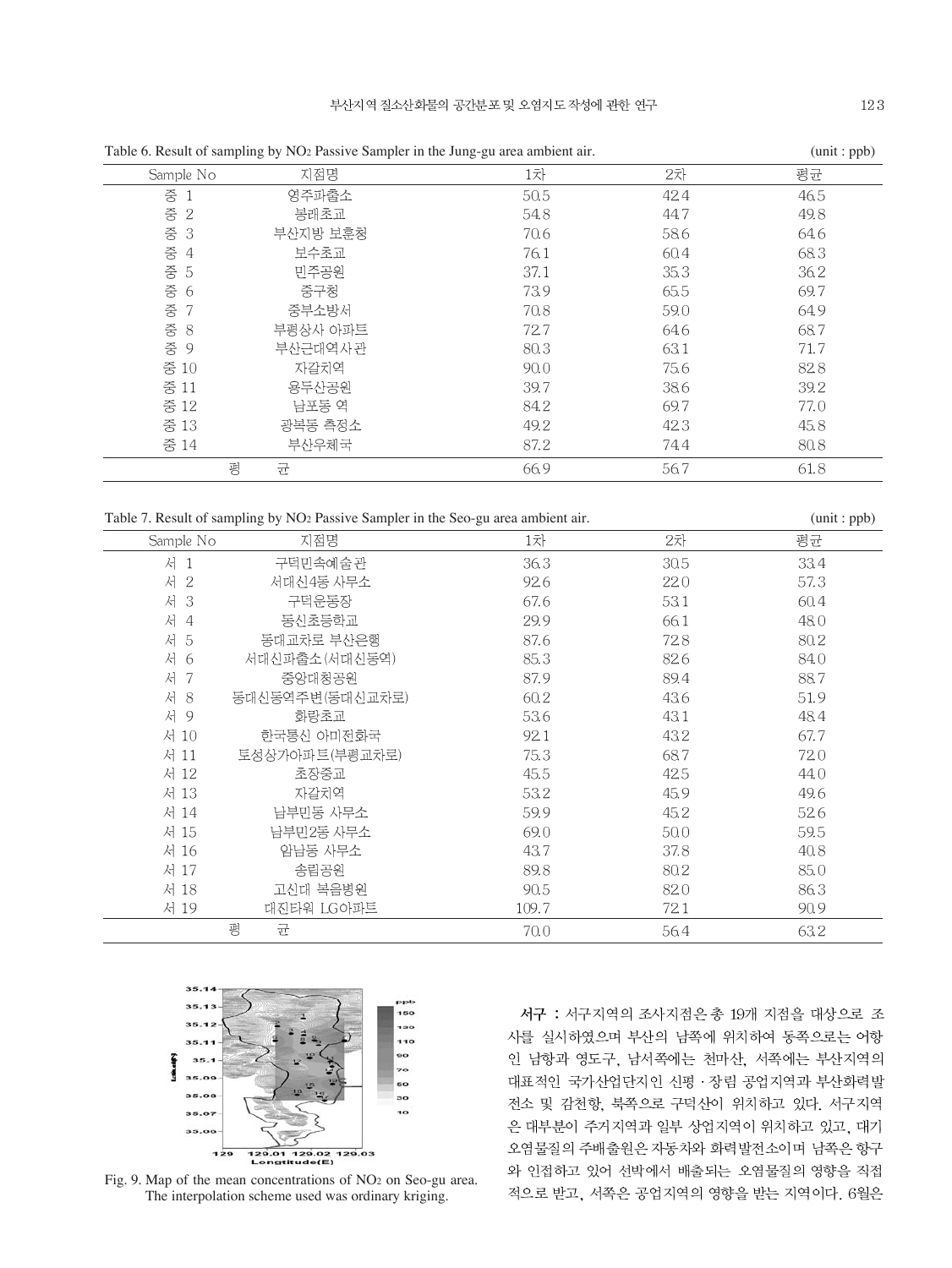|           | Table 0. Result of sampling by TOZ I assive Sampler in the Teoliguo-gu area ambient an. |      |      | $\mu$ . $\mu$ |
|-----------|-----------------------------------------------------------------------------------------|------|------|---------------|
| Sample No | 지점명                                                                                     | 1차   | 2차   | 평균            |
| 영도 1      | 영도경찰서                                                                                   | 67.5 | 73.0 | 70.3          |
| 영도 2      | 신한은행 (봉래교차로)                                                                            | 86.7 | 46.8 | 66.8          |
| 영도 3      | 태종로 주유소                                                                                 | 89.4 | 75.9 | 82.7          |
| 영도 4      | 한국테크노과학고교                                                                               | 69.8 | 59.1 | 64.5          |
| 영도 5      | 신선2동 사무소                                                                                | 323  | 38.0 | 35.2          |
| 영도 6      | 부산해사고교                                                                                  | 24.7 | 38.4 | 31.6          |
| 영도 7      | 영도구청                                                                                    | 73.6 | 71.5 | 72.6          |
| 영도 8      | 동산아파트 (절영도산책로)                                                                          | 48.5 | 41.1 | 44.8          |
| 영도 9      | 고신대도서관                                                                                  | 28.5 | 40.4 | 34.5          |
| 영도 10     | 삼영 Eng                                                                                  | 64.6 | 64.6 | 64.6          |
| 영도 11     | 동삼1동사무소                                                                                 | 40.6 | 45.1 | 42.9          |
| 영도 12     | 동삼동 새마을금고                                                                               | 59.9 | 47.3 | 53.6          |
| 영도 13     | 학지골수련원                                                                                  | 23.6 | 26.4 | 25.0          |
| 영도 14     | 해양대학교                                                                                   | 39.9 | 29.3 | 34.6          |
| 영도 15     | 부산해양경찰서                                                                                 | 42.2 | 34.8 | 38.5          |
| 영도 16     | 태종대측정소                                                                                  | 37.6 | 31.2 | 34.4          |
|           | 평<br>균                                                                                  | 51.8 | 47.7 | 49.8          |

Table 8. Result of sampling by NO2 Passive Sampler in the Yeongdo-gu area ambient air. (unit : ppb)

70.0 ppb. 10월은 56.4 ppb 평균 63.2 ppb를 나타내었다. 질소산화물의 농도가 인근 자치구인 동구, 영도구 지역과 비교 하여 다소 높은 농도의 분포를 보였으며 부산지역 평균 52.0 ppb 보다 높게 나타났다. 이는 특히 감천항과 부산화력발전소 가 위치한 감천동지역에서 매우 높은 농도를 보여 서구 전 지 역이 높은 것으로 평가된 것으로 보인다. 대신동지역도 높은 농도를 보였는데 이는 북쪽으로 구덕산이 막혀 확산이 이루어 지지 않아 주거지역이 밀집한 지역임에도 고농도를 보인 것으 로 추정된다.

영도구 : 영도구지역의 조사지점은 총 16개 지점을 대상으 로 조사를 실시하였으며 부산의 최 남단에 위치하고 있으며 동 쪽으로는 부산항과 서쪽에는 남항이 위치한다. 영도구 지역은 선박수리업이 발전되어 있고 대부분의 지역이 주거지역이며 항만을 중심으로 공업지역이 위치하고 있다. 일부 공업지역이 산재하고 있지만 대부분의 질소산화물 배출원은 자동차와 인

접한 항구에서 배출되는 오염물질의 영향을 직접 받는 지역이 다. 봄철은 51.8 ppb. 가을철은 47.7 ppb로. 평균 49.8 ppb 를 나타내어 부산지역 평균 52.0 ppb와 유사하며 인접 지역보 다 다소 낮은 농도분포를 나타내었다. 그림 10에 나타낸 바와 같이 교통량이 많은 영도경찰서 주변과 주유소 인접지역에서 매우 높은 농도 분포를 보였고, 해양대학교가 위치한 최남단지 역에서 낮은 농도 분포를 보였다. 부산항이 인접한 지역인 북 쪽에는 고농도, 남쪽에는 저 농도가 분포하여 확연하게 다른 양상을 나타내었다.

남구 : 남구지역의 조사지점은 총 18개 지점을 대상으로 조 사를 실시하였으며 부산의 남단에 위치하고 있으며 남쪽으로 는 부산항이 위치한다. 우리나라 제1의 컨테이너 부두가 위치 하고 있어 컨테이너 수송차량과 대형 선박이 입 · 출입이 빈번 한 지역이다. 항만을 중심으로 소규모의 공업지역이 형성되어 있지만 대부분의 질소산화물 배출원은 컨테이너 차량과 인접



Fig. 10. Map of the mean concentrations of NO2 on Yeongdo-gu area. The interpolation scheme used was ordinary kriging.



Fig. 11. Map of the mean concentrations of NO2 on Nam-gu area. The interpolation scheme used was ordinary kriging.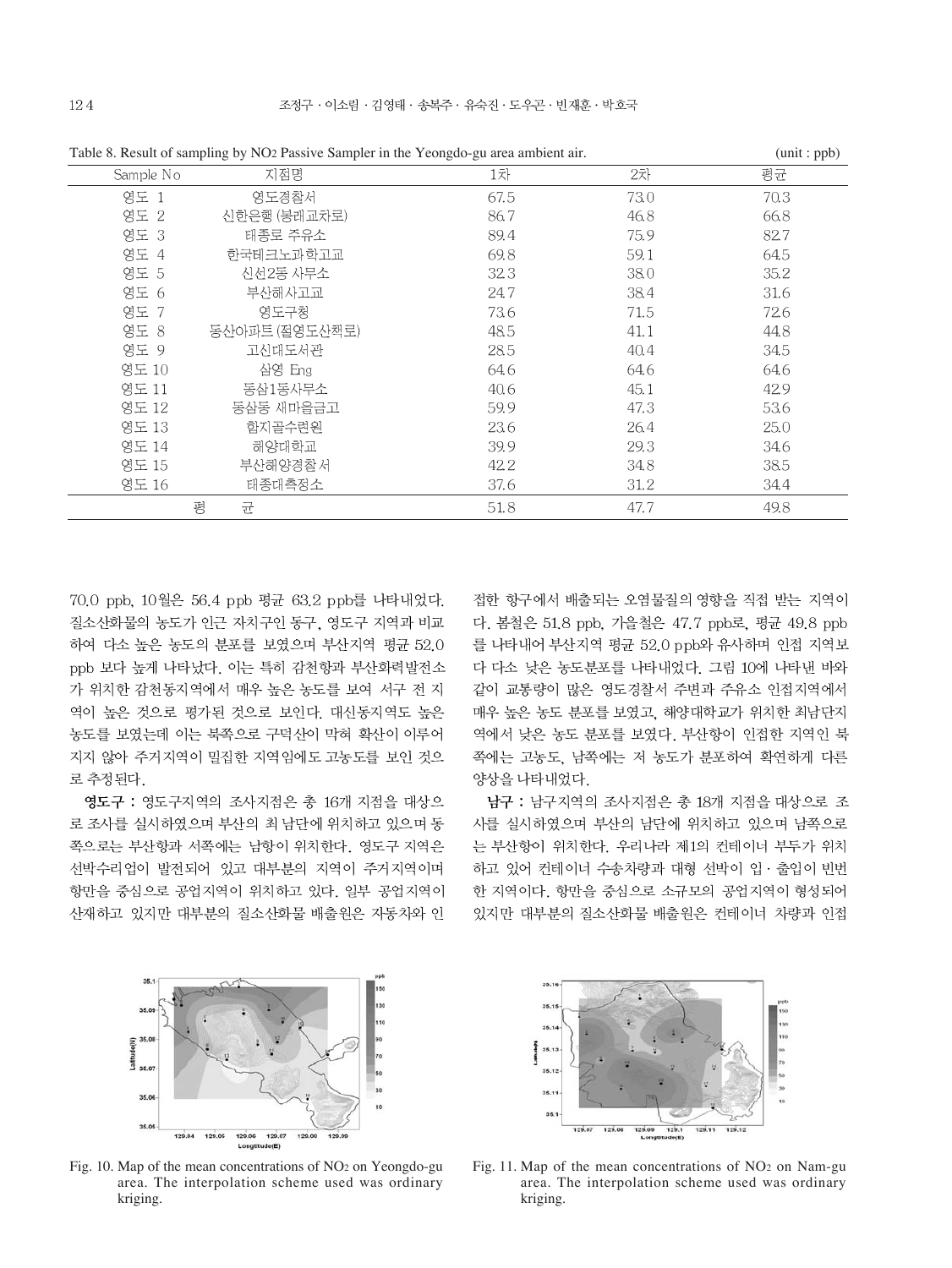|               |       |                                                                                       | $\mu$ . $\mu$ |
|---------------|-------|---------------------------------------------------------------------------------------|---------------|
| 지점명           | 1차    | 2차                                                                                    | 평균            |
| 청구아파트         | 46.5  | 25.6                                                                                  | 36.1          |
| 문현2동사무소       | 80.9  | 29.9                                                                                  | 55.4          |
| 국민은행 (문현교차로)  | 117.8 | 79.2                                                                                  | 98.5          |
| 부산문화예술회관      | 58.1  | 26.7                                                                                  | 42.4          |
| 부경, 경성대역      | 104.9 | 49.2                                                                                  | 77.1          |
| 대연1동사무소       | 74.9  | 37.6                                                                                  | 56.3          |
| 부산공고 (대연동측정소) | 65.1  | 28.7                                                                                  | 46.9          |
| 우암1동사무소       | 79.2  | 32.1                                                                                  | 55.7          |
| 부경대 대연 캠퍼스    | 79.0  | 29.7                                                                                  | 54.4          |
| 감만2동사무소       | 117.4 | 71.0                                                                                  | 94.2          |
| 문화회과          | 60.5  | 31.2                                                                                  | 45.9          |
| LG 메트로시티 고등학교 | 68.4  | 31.7                                                                                  | 50.1          |
| 동명정보공고        | 84.4  | 31.0                                                                                  | 57.7          |
| 용호3동사무소       | 66.8  | 30.0                                                                                  | 48.4          |
| 감만 현대2차 아파트   | 87.0  | 46.7                                                                                  | 66.9          |
| 용당 파출소        | 126.4 | 47.8                                                                                  | 87.1          |
| 용호4동사무소       | 61.6  | 32.6                                                                                  | 47.1          |
| 백운포 종합 체육공원   | 60.8  | 30.0                                                                                  | 45.4          |
| 평<br>균        | 80.0  | 38.4                                                                                  | 59.2          |
|               |       | табіс 2. кездік от запірних бу тублі аззгус запіркі пі піс гуані-ди акса апібісті ап. |               |

Table 9. Result of sampling by NO2 Passive sampler in the Nam-gu area ambient air. (unit : ppb)

Table 10. Result of sampling by NO2 Passive Sampler in the Busan area ambient air. (unit : ppb)

| 구분    | 지 역    | 1차(5월-6월) | 2차(9월-10월) | 3차(11월) | 평균   |  |
|-------|--------|-----------|------------|---------|------|--|
| 2007년 | 중구     | 66.9      | 56.7       |         | 61.8 |  |
| 2007년 | 서구     | 70.0      | 56.4       |         | 63.2 |  |
| 2006년 | 동구     | 68.7      | 43.9       | 48.8    | 53.8 |  |
| 2007년 | 영도구    | 51.8      | 47.7       |         | 49.8 |  |
| 2006년 | 부산진구   | 61.3      | 34.1       | 46.6    | 47.3 |  |
| 2006년 | 동래구    | 58.6      | 29.7       | 41.5    | 43.2 |  |
| 2007년 | 남구     | 80.0      | 38.4       |         | 59.2 |  |
| 2006년 | 연제구    | 56.3      | 34.7       | 45.3    | 45.4 |  |
| 2007년 | 수영구    | 50.7      | 31.1       | 51.1    | 44.6 |  |
|       | 평<br>균 | 62.7      | 41.4       | 46.7    | 520  |  |



Fig. 12. Map of the mean concentrations of NO2 on Busan area. The interpolation scheme used was ordinary kriging.

한 항구에서 배출되는 오염물질의 영향을 직접 받는 지역이다. 그림 11에 나타낸 바와 같이 감만동과 용당동을 잇는 도로는 항상 컨테이너차량의 이동과 항만이 바로 인접하여 다른 남구 지역에 비해 질소산화물의 농도가 매우 높게 분포하는 것으로 나타났다. 문현 교차로 또한 일반차량과 컨테이너 차량이 밀집 되는 지역으로 다른 지역에 비해 높게 나타났다. 6월은 80.0 ppb, 10월은 38.4 ppb 평균 59.2 ppb를 나타내어 부산지역 평균 52.0 ppb와 비교하여 높은 농도의 분포를 보였다.

### 부산지역 NO2 오염지도 작성

2006년과 2007년도에 걸쳐 본 조사 연구에서 Passive Sampler NO2의 측정지점은 2006년도에 동구 11, 부산진구 40, 동래구 24, 연제구 15, 수영구 17개 지점 등 5개구 총 107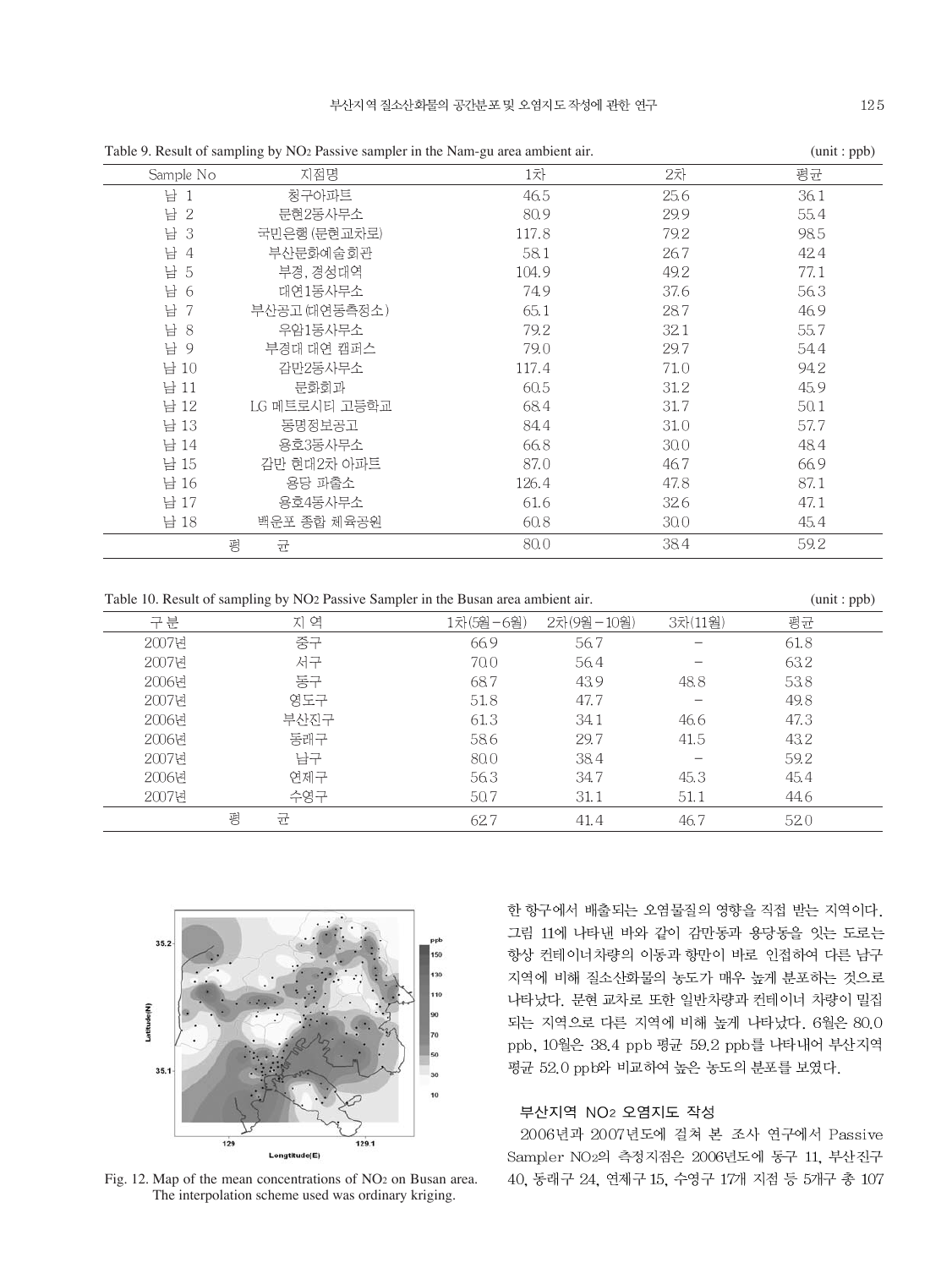개 지점과, 2007년도에 중구 14, 서구 19, 영도구 16, 남구 18 등 4개구 총 67개 지점에 대하여 부산지역 오존농도가 높은 5 월~6월과 9월~11월에 2~3차례에 걸쳐 조사를 실시하였다. 부산시 전체 질소산화물의 농도분포를 살펴보면 부산의 항만이 위치한 지역에서 높게 나타났는데 이는 컨테이너차량과 선박에 서 배출되는 질소산화물에 그 원인이 있는 것으로 판단된다.

Passive Sampler에 의한 각 지역별 NO2의 분포는 서구지 역이 63.2 ppb로 가장 높았고 그 다음으로 중구지역이 61.8 ppb의 분포를 나타내었다. 가장 낮은 농도 분포를 나타낸 지역 은 동래구와 수영구로 각각 43.2, 44.6 ppb를 나타내었다.

#### 론 결

2006년과 2007년도에 걸쳐 Passive Sampler를 이용하여 부산지역 총 175개 지점에 대하여 NO2에 대하여 O3 농도가 높은 시기를 중심으로 지점별 2~3차례에 걸쳐 조사를 실시한 결과는 다음과 같다.

1. 동구지역은 봄철인 5월평균 68.7 ppb. 9월 43.9 ppb. 11 월 48.8 ppb로 봄철인 5월에 NO2의 농도가 높은 분포를 보이 고 있다. 해안가와 주요 간선도로 주변을 중심으로 비교적 높 은 농도, 주거지역과 녹지지역이 위치한 산지 주변으로는 비교 적 낮은 농도분포를 보이고 있다. 특히 부두에 인접한 초량역 부근과 국제터미널이 위치한 부산세관 주변이 67.3~73.5 ppb로 다른 지역에 비해 매우 높게 나타났다. 부산중고, 수정4 동, 동구도서관 등이 위치한 비교적 고지대에서는 26.5 ~ 29.9 ppb로 해안가와 비교하여 2배정도의 차이를 나타내었다. 2. 부산진구지역 5월 평균은 61.3 ppb, 9월 34.1 ppb, 11월

46.6 ppb로 평균 47.3 ppb를 나타내었다. 다른 지역과 비교하 여 동구지역에 비해서는 다소 낮은 농도 분포를 나나내지만 다 른 지역에 비해서는 다소 오염도가 높은 분포를 나타내고 있다.

3. 동래구지역은 봄철인 5월에는 평균 58.6 ppb, 9월에는 29.7 ppb, 11월 41.5 ppb로 봄철인 5월에 NO2의 농도가 높 은 분포를 보이고 있다. 그림 5에 나타내었듯이 동서로 차량이 집중되는 광혜병원 주변과 동래의 중심지인 한전주변에서 높 은 농도를 보이고 있다. 동래문화회관이 위치한 지역은 주변지 역에 비해 고도가 다소 높고 녹지가 밀집한 주거지역으로서 다 른 지역과 비해 낮은 농도 분포를 보였다. 2006년도에 조사된 다른 지역과 비교하여 동래구지역은 43.2 ppb로 동구 지역 53.8 ppb에 비해 낮은 농도 분포를 보인다.

4. 연제구지역 봄철인 5월에는 56.3 ppb, 9월에는 36.7 ppb, 11월에는 45.3 ppb로 나타나 봄철에 높은 농도를 보이 고 있다. 차량이 밀집되는 연산로터리는 66.2 ppb로 최고치를 나타내었다.

5. 수영구지역 5월에는 평균 50.7 ppb, 9월에는 31.1 ppb, 11월에는 51.1 ppb로 평균 44.6 ppb 로 부산지역에서 비교적 양호한 분포를 보이고 있다. 그림 7에 나타내었듯이 동서로 차

량이 집중되는 수영로터리 주변과 망미동 주변에서 높은 농도 를 보이고 있다. 황령산 자락에 위치하여 비교적 고지에 위치 한 주거지역은 다른 지역에 비해 절반 정도의 농도 분포를 보 이고 있다.

6. 중구지역 봄철은 66.9 ppb, 가을철은 56.7 ppb 평균 61.8 ppb를 나타내었다. 질소산화물의 농도가 인근 자치구인 서구 63.2 ppb 보다는 낮았지만 동구, 영도구 지역과 비교하 여 다소 높은 농도의 분포를 보였으며 부산지역 평균 52.0 ppb 보다 높게 나나났다. 특히 차량이 밀집되는 자갈치 시장 입구와 부산우체국 주변이 82.8~80.8 pp로 최고치를 나타내 었고, 공원지역인 민주공원과 용두산 공원이 36.2~39.2 ppb 로 최저 분포를 나타내었다.

7. 서구지역 봄철은 70.0 ppb. 가을철은 56.4 ppb 평균 63.2 ppb를 나타내었다. 질소산화물의 농도가 인근 자치구인 동구, 영도구 지역과 비교하여 다소 높은 농도의 분포를 보였 으며 부산지역 평균 52.0 ppb 보다 높게 나나났다. 이는 특히 감천항과 부산화력발전소가 위치한 감천동지역에서 매우 높은 농도를 보여 서구 전 지역이 높은 것으로 평가된 것으로 보인 다. 대신동지역도 높은 농도를 보였는데 이는 북쪽으로 구덕산 으로 막혀 확산이 이루어지지 않아 주거지역이 밀집한 지역임 에도 고농도를 보인 것으로 추정된다.

8. 영도구지역 봄철은 51.8 ppb, 가을철은 47.7 ppb 평균 49.8 ppb를 나타내어 부산지역 평균 52.0 ppb와 유사하며 인 접 지역보다 다소 낮은 농도분포를 나타내었다. 교통량이 많은 영도경찰서 주변과 주유소 인접지역에서 매우 높은 농도 분포 를 보였고, 해양대학교가 위치한 최남단지역에서 낮은 농도 분 포를 보였다. 부산항이 인접한 지역인 북쪽에는 고농도. 남쪽 에는 저농도가 분포하여 확연하게 다른 분포를 나타내었다.

9. 남구지역 봄철은 80.0 ppb, 가을철은 38.4 ppb 평균 59.2 ppb를 나타내어 부산지역 평균 52.0 ppb와 비교하여 높 은 농도의 분포를 보였다. 감만동과 용당동을 잇는 도로는 항 상 컨테이너차량의 이동과 항만이 바로 인접하여 다른 남구 지 역에 비해 질소산화물의 농도가 매우 높게 분포하는 것으로 나 타났다. 문현교차로 또한 일반차량과 컨테이너 차량이 밀집되 는 지역으로 다른 지역에 비해 높게 나타났다.

10. 부산지역의 각 지역별 NO2의 분포는 서구지역이 63.2 ppb로 가장 높았고 그 다음으로 중구지역이 61.8 ppb의 분포 를 나타내었다. 가장 낮은 농도 분포를 나타낸 지역은 수영구 와 동래구로 각각 41.0, 43.4 ppb를 나타내었다.

# 참 고 문 헌

- 1. 이경주 등, 서울 광화학 반응에서의 질소산화물의 역할 및 이동, 한국대기환경학회 추계학술대회 논문집(2005)
- 2. 정재호 등, Passive Sampler에 의한 대전시 대기질 측정 결 과 및 평가, 한국대기환경학회 추계학술대회 논문집(2004)